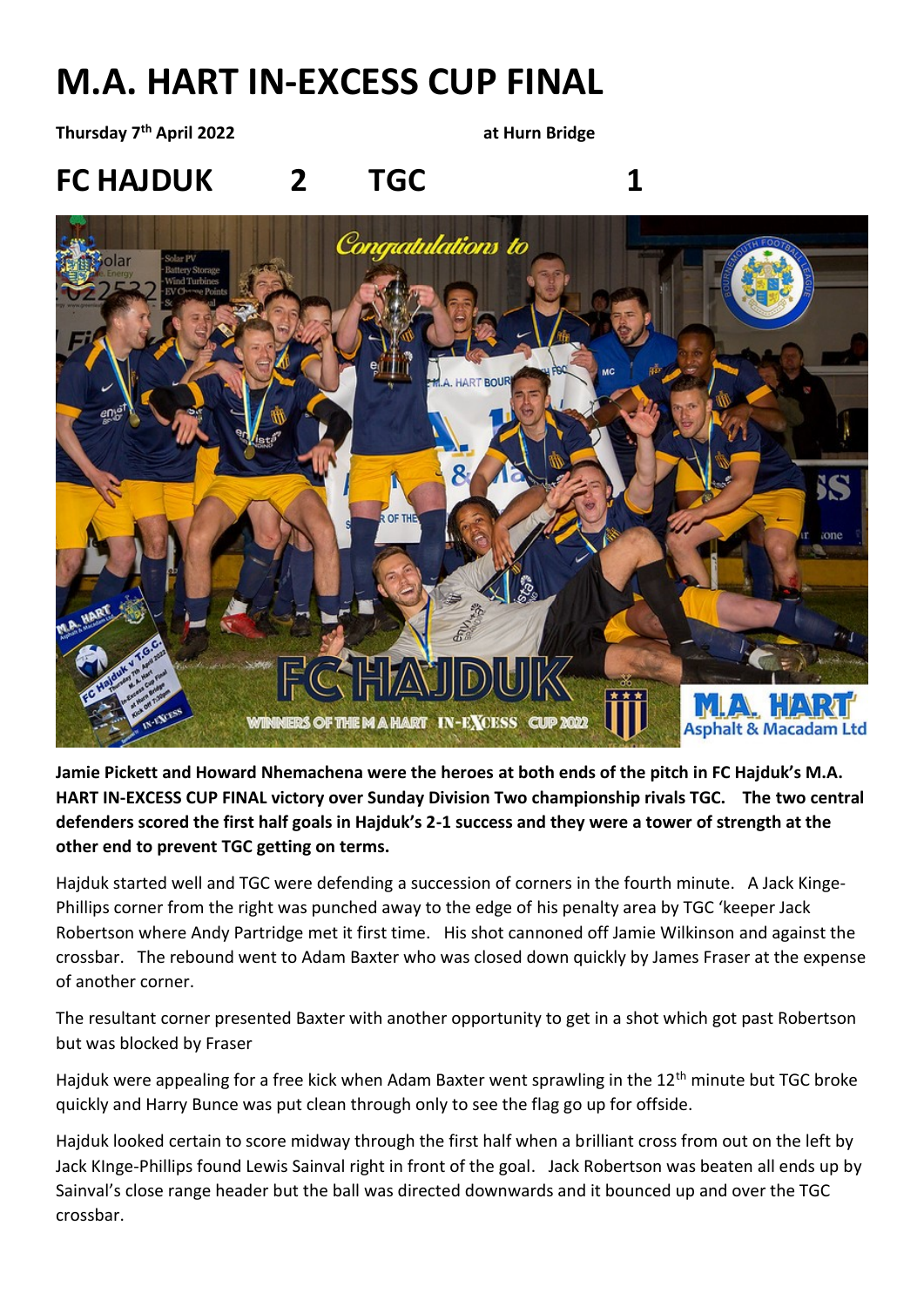A throw in from Hajduk's right flank in the 29th minute resulted in an overhead kick by Lewis Sainval which was tipped over the bar by Jack Robertson for a corner. Hajduk continued to threaten and Jack Robertson made a great double save to deny Adam Baxter at the expense of yet another corner.

There was to be no reprieve for TGC this time though as Jack Kinge-Phillips' delivery from the left to the near post was headed home by central defender **JAMIE PICKETT** to give Hajduk a 30th minute lead.

Jack Kinge-Phillips was the provider again when Hajduk doubled their lead eight minutes later. This time it was a free kick from out on the right to the far post where Hajduk's other central defender **HOWARD NHEMACHENA** steered his header in off the inside of the upright.

TGC got themselves right back in the game in the one minute added on at the end of the first half, halving the deficit with a well worked goal. Ethan Maddocks weaved his way past a number of opponents in midfield before playing the ball to Joel Bevan. The TGC front man threaded it through to **JAMIE WILKINSON** who calmly sidestepped a challenge before slotting the ball home.

Hajduk full back Eddie Myers wriggled past three defenders early in the second half but TGC 'keeper Jack Robertson got down well to smother his shot while, at the other end, Rhys Newman chased after a ball over the top on the hour but Hajduk 'keeper Matt Cleere raced a long way out of his penalty area to kick the ball away.

The second half became a rather messy affair with too many untidy challenges resulting in a number of yellow cards.

TGC's Jamie Wilkinson did well under pressure to get in a shot from the edge of the penalty area in the 72<sup>nd</sup> minute but Matt Cleere was quickly down to hold it at the second attempt.

Cleere was called upon to make two saves in quick succession four minutes later, first coming out to deny substitute Ben Atiako-Hall and then, as the ball was played back into the goal mouth, the Hajduk 'keeper was quickly back to get Harry Bunce's header over the bar.

TGC continued to press but Jamie Pickett was resolute in the heart of the Hajduk defence, ably supported by his central defensive partner Howard Nhemachena.

A reckless challenge on Lewis Sainval outside the TGC penalty area in stoppage time gave Hajduk the opportunity to put the result beyond doubt but Jack KInge-Phillips's free kick was just too high.

FC Hajduk central defender **Jamie Pickett** was chosen for the **Man of the Match** award by BHFL President Mike Fowler

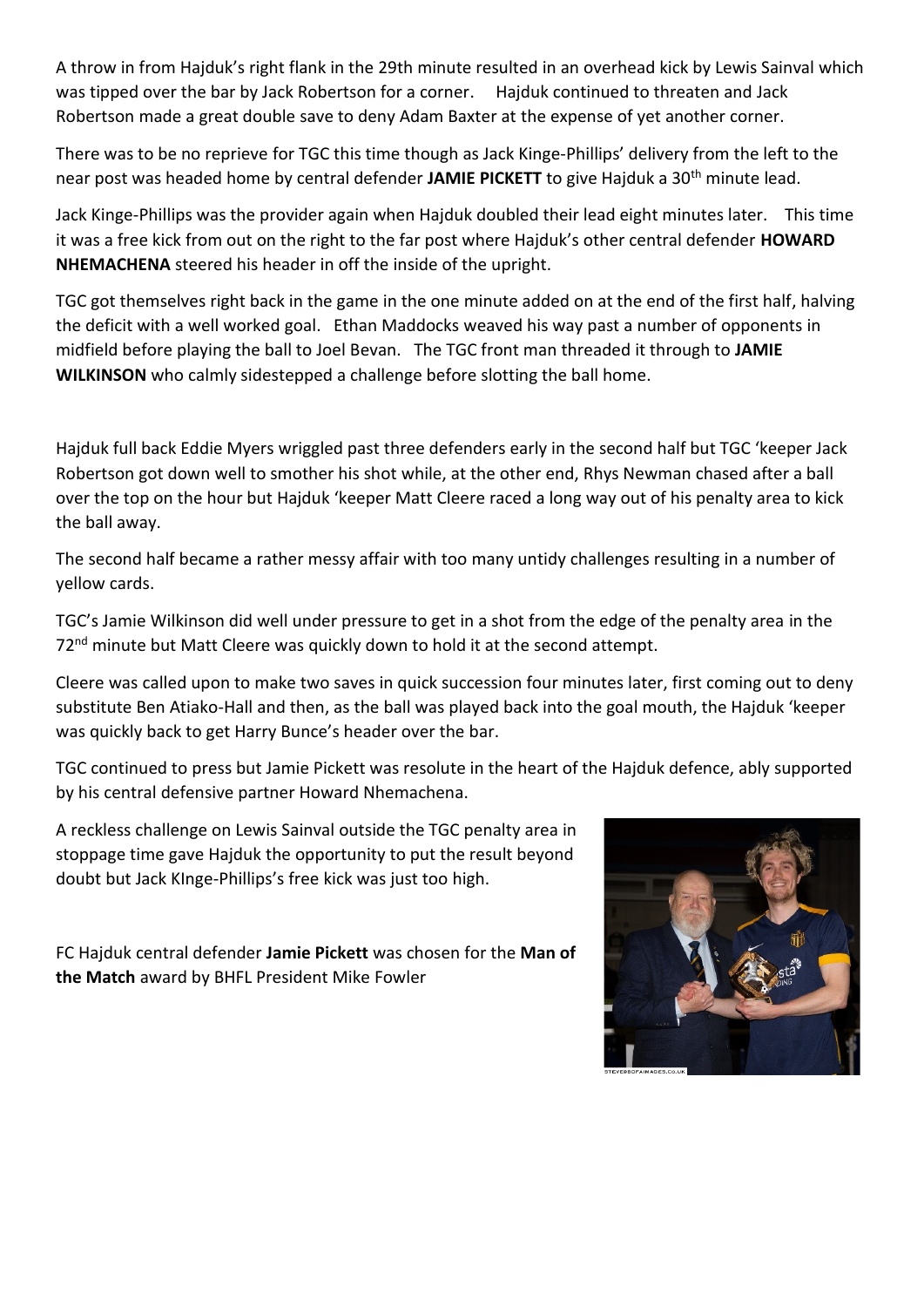

**FC Hajduk :** Matt Cleere, Eddie Myers, Howard Nhemachena, Jamie Pickett, Alex Fernandez (Jack Myers 67 mins), Jack Kinge-Phillips, Andy Partridge, Adam Baxter (Macaulay Raney 80mins), Henry Hodge (Callum Charlton 63 mins), Rafael Santos, Lewis Sainval.

Unused substitutes : Eliot Trapnell and Jared Mugan.